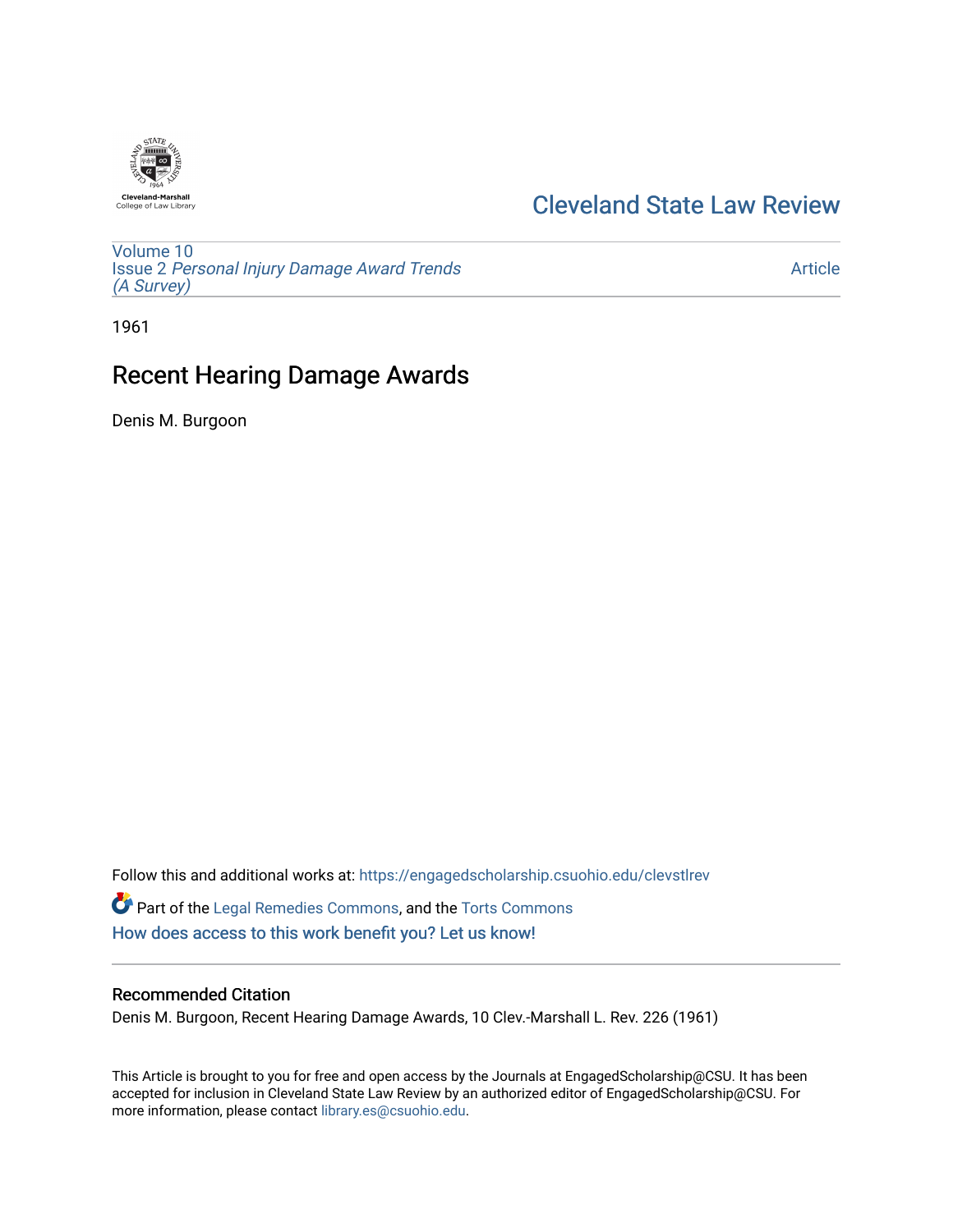# *Recent Hearing Damage Awards*

## *Denis* M. *Burgoon\**

**T HE OUTER EAR,** the part we see, is not of great significance in hearing, as its absence will not materially affect hearing.' As the chief effect of loss of the outer ear is cosmetic, and has little effect upon hearing, its loss will not be discussed.

Acoustic trauma and direct injury to the mechanism of hearing are the compensable personal injuries delineated here. Acoustic trauma is the deterioration of hearing caused by high noise level, usually affecting the hearing nerve. Apparently this injury usually is covered by workmen's compensation and no reported cases were found on this type of hearing loss.

Direct injury to the hearing apparatus is the result usually of a blow to the head or a puncture of the cranium. The most frequently reported cases involve various types of skull fractures, which can disturb the delicate system of bones and passages making up the hearing apparatus. However, these injuries have usually been found to be accompanied by brain damage and resulting injuries to other organs, which cause damage awards to be very difficult to evaluate in terms of the value of the loss of hearing. Most cases fail to report the extent of the loss of hearing or even whether the loss is permanent or temporary. From a study of the reported pleadings, it would appear that wherever there is substantial injury to some other part of the body, that injury will be given more consideration, and the loss of hearing, unless it be total, will not play a very great part.

Since innovation of the use of the audiometer, a relatively accurate measurement may be made to determine the loss of hearing.2 Perhaps if audiometer tests were used in more skull fracture injuries we would find an increased number of cases involving loss of hearing. The delicate structure of the ear lends itself to damage either to the parts which vibrate or conduct the sound waves, or to destruction of the cavities which transmit the sound to the nerves.

<sup>\*</sup>B.S., Miami Univ.; Third-year student at Cleveland-Marshall Law School. **1** The Head; **A** Law-Medicine Problem; An Institute of The Law-Medicine Center, Wes. Res. Univ., **p. 285 (1957).**

**<sup>2</sup>** 4 Cyclopedia of Medicine, Surgery, Specialties **838** (curr. ed.); Fox; Medicolegal Aspects of Industrial Noise, **7** Clev.-Mar. L. R. **252 (1958).**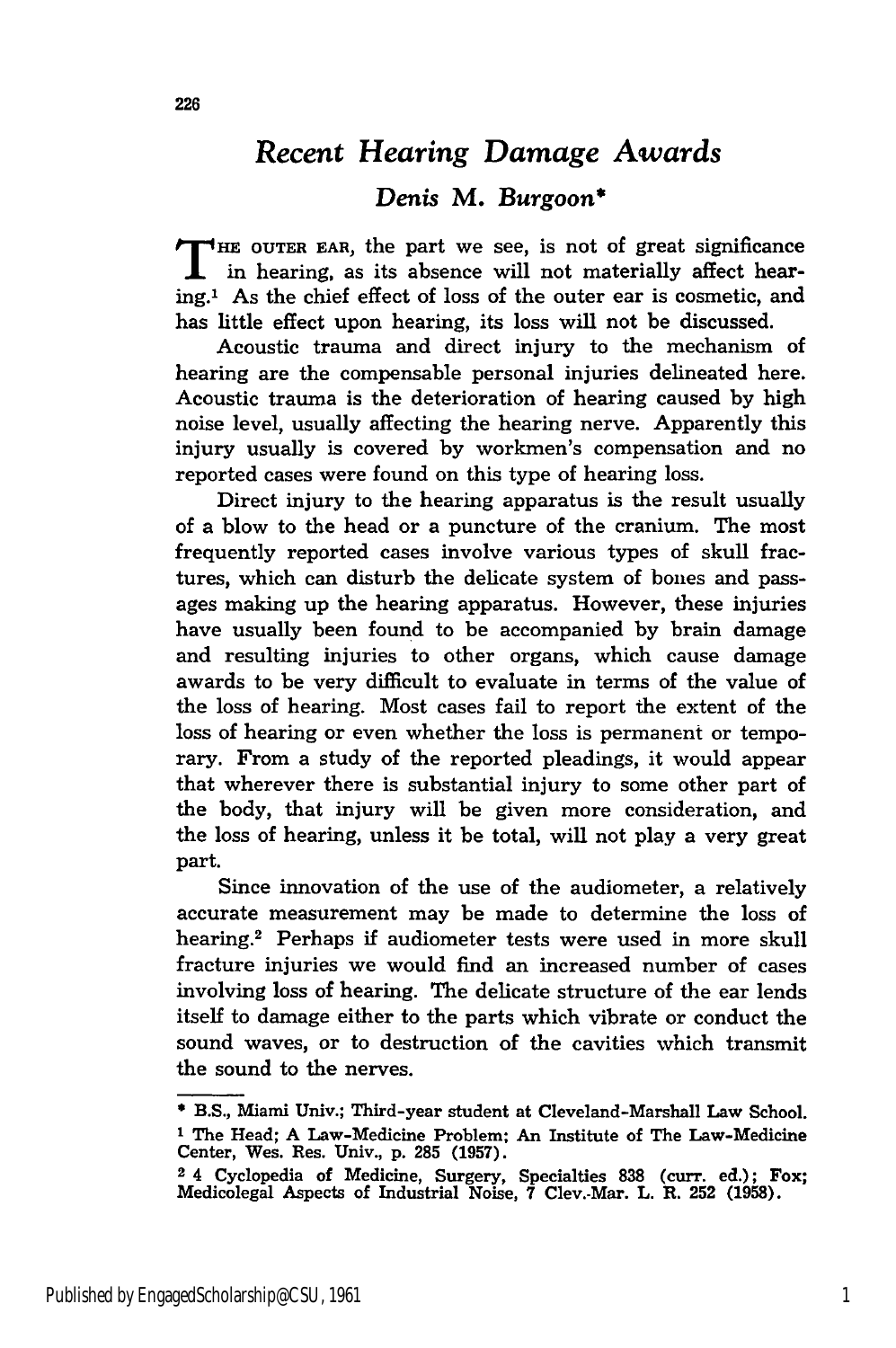Only a few of the cases reported involved loss of hearing alone, or loss of hearing and tinnitus-a buzzing or ringing in the head. In many cases tinnitus appears to be considered temporary. However, in one case involving total deafness and tinnitus, the plaintiff recovered \$56,000.3 Ear drum rupture does not appear to be the subject of more than one case in the period studied. That case resulted in a \$24,500 award to the plaintiff, who alleged that pressure differences in an airplane caused the rupture of his ear drum.4

As hearing loss has, in all but a few cases, been a minor part of the injury sustained, it is not possible to determine the value of loss of hearing alone. It would appear that partial loss of hearing, either permanent or temporary, is not considered very disabling. \$56,000 seems to be the highest award for total loss of hearing with no other injury reported,<sup> $5$ </sup> while \$3,500 is the lowest award found for partial loss of hearing.6 As the cases generally involve various degrees of injuries other than loss of hearing, no clear trend may be noted from the cases reported. Cases reported below are only those in which the hearing loss constituted a major part of the total award in the particular case.

#### **1960**

**\$75,000.** Fifty-six year old man sustained 85% loss of hearing resulting from negligent explosion of air compressor. 11 TAPA Bull. 7 (July 1960).

\$75,000, reduced to \$7,500. Plaintiff railroad employee claimed that excessive noise at place of work, due to machinery and work processes, caused impairment of hearing. Jury found plaintiff 90% negligent and therefore reduced award. *Mansfield v. N. Y. C. Railroad,* Fed. Dist. Ct., Western Dist., Rochester, N.Y.

\$45,000. Twenty-six year old man sustained 85% loss of hearing resulting from negligent explosion of air compressor. **11** TAPA Bull. 7 (July 1960).

\$16,801. Plaintiff, injured in tavern assault, resulting in 3 skull fractures; brain injuries affecting speech, personality, and

**<sup>3</sup>** Marchese v. Monaco, 145 **A. 2d 809 (N. J.** Super. **1958).**

**<sup>4</sup>**Marchant v. American Airlines, 146 F. Supp. **612,** 249 F. **2d 612** (Cir. **1, 1957).**

**<sup>5</sup>** Marchese v. Monaco, 145 **A. 2d 809 (N. J.** Super., **1958).**

**<sup>6</sup>** Brown v. State of New York, 24 Misc. **(N.** Y.) **2d 358 (1960).**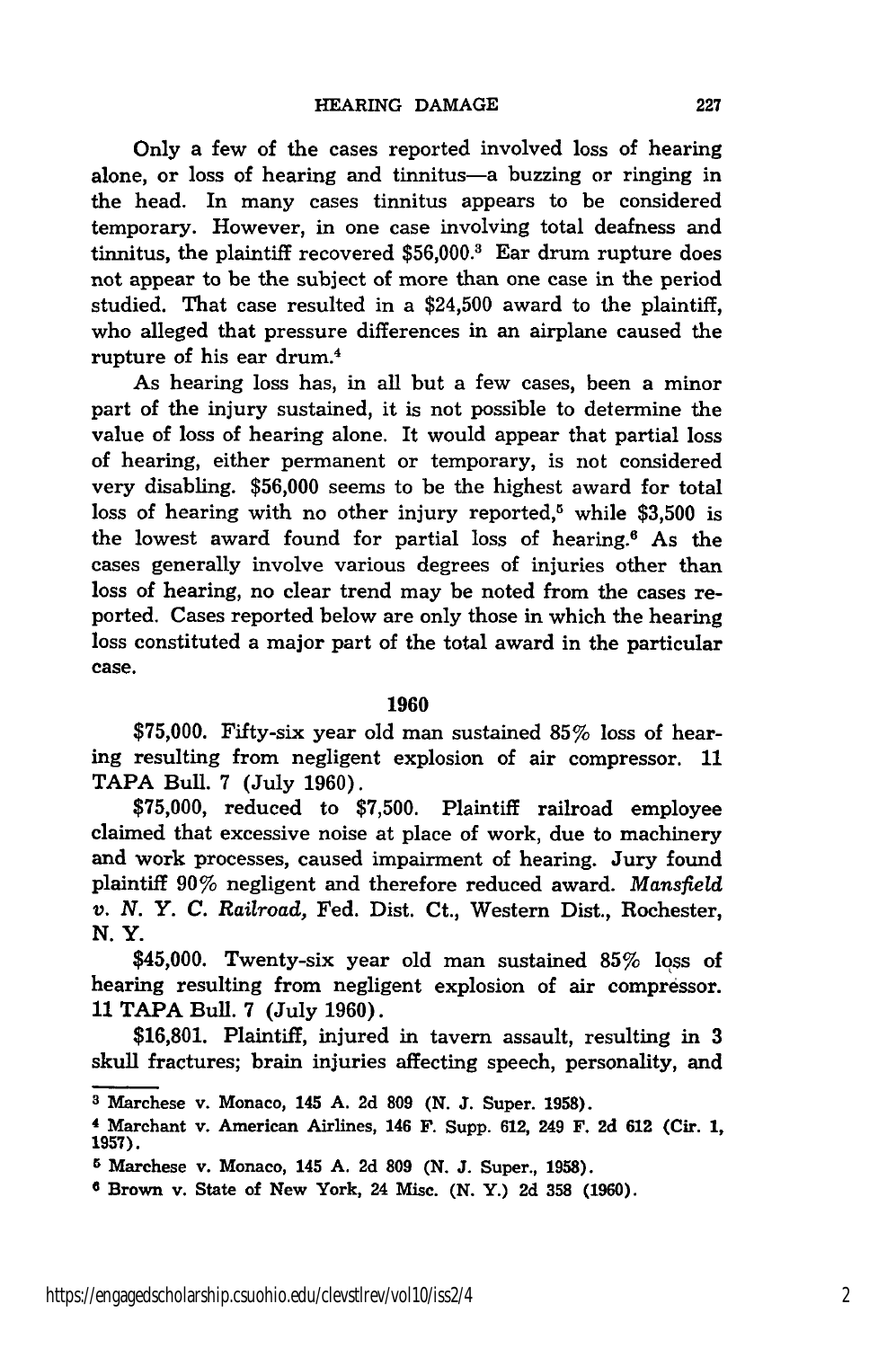permanent loss of hearing in one ear and loss of smell and taste. *Corcoran v. McNeal,* 400 Pa. 14, 161 A. 2d 367.

\$3,500. Fourteen year old boy in state correction school was struck excessively hard by supervisor disciplining him resulting in chronic perforation of ear drum. *Brown v. State of New* York, 24 Misc. (N. Y.) 2d 358.

#### **1959**

**\$70,000** remitted to \$40,000. Sixty-eight year old railroad engineer suffered fracture of cervical vertebra; loss of neck motion-restriction of 70% due to aggravation of pre-existing arthritis-a comminuted fracture of fibula; and  $40-50\%$  loss of hearing from cerebral concussion. Remitted due to 9.43 year life expectancy of plaintiff. *Lyons v.* Boston & *Maine Railroad,* 180 N. Y. S. 2d 985.

\$50,000, reduced to \$20,000 on appeal. Twenty-one year old opera singer, unemployed but ready for debut, sustained a permanent ankle injury and hearing loss of 50% affecting her pitch, when she fell at a sidewalk shed erected **by** defendant. *Gray*son *v. Irvmar Realty Corp.,* 184 N. Y. S. 2d 33, 7 A. D. 2d 436.

\$15,000. Fifteen year old girl suffered permanent partial loss of hearing following head and cranial nerve injuries. *Young v. St. Louis Public Service Co.,* 326 **S.** W. 2d 107 (Mo.).

\$6,500. Fifty-nine year old woman sustained some hearing loss resulting from whiplash aggravating pre-existing condition. Plaintiff refused hospitalization. *Collova v. Mutual Service Casualty Insurance Co.,* 8 Wis. 2d 535.

## **1958**

**\$82,500.** Woman suffered **16** to **20%** impairment of hearing resulting from fractured skull; other serious spinal injuries. *Jess Edwards, Inc. v. Gerogen,* **256** F. 2d 542 (Cir. **10).**

**\$70,000,** reduced to \$40,000 on appeal. Sixty-eight year old railroad worker suffered **70** to 75% restriction of head motion in all directions; fractured cervical vertebra; comminuted fracture of fibula; facial scars; cerebral concussion; and 40-50% loss of hearing. *Lyons v. Boston & Maine Railroad Co.,* **7 A. D. 2d 825, 180 N.** Y. **S. 2d 985.**

**\$62,500.** Nine month old girl struck **by** truck, leaving her permanently unable to walk, and deaf. *Skidmore v. Connel,* Dist. Ct., Boston, Mass.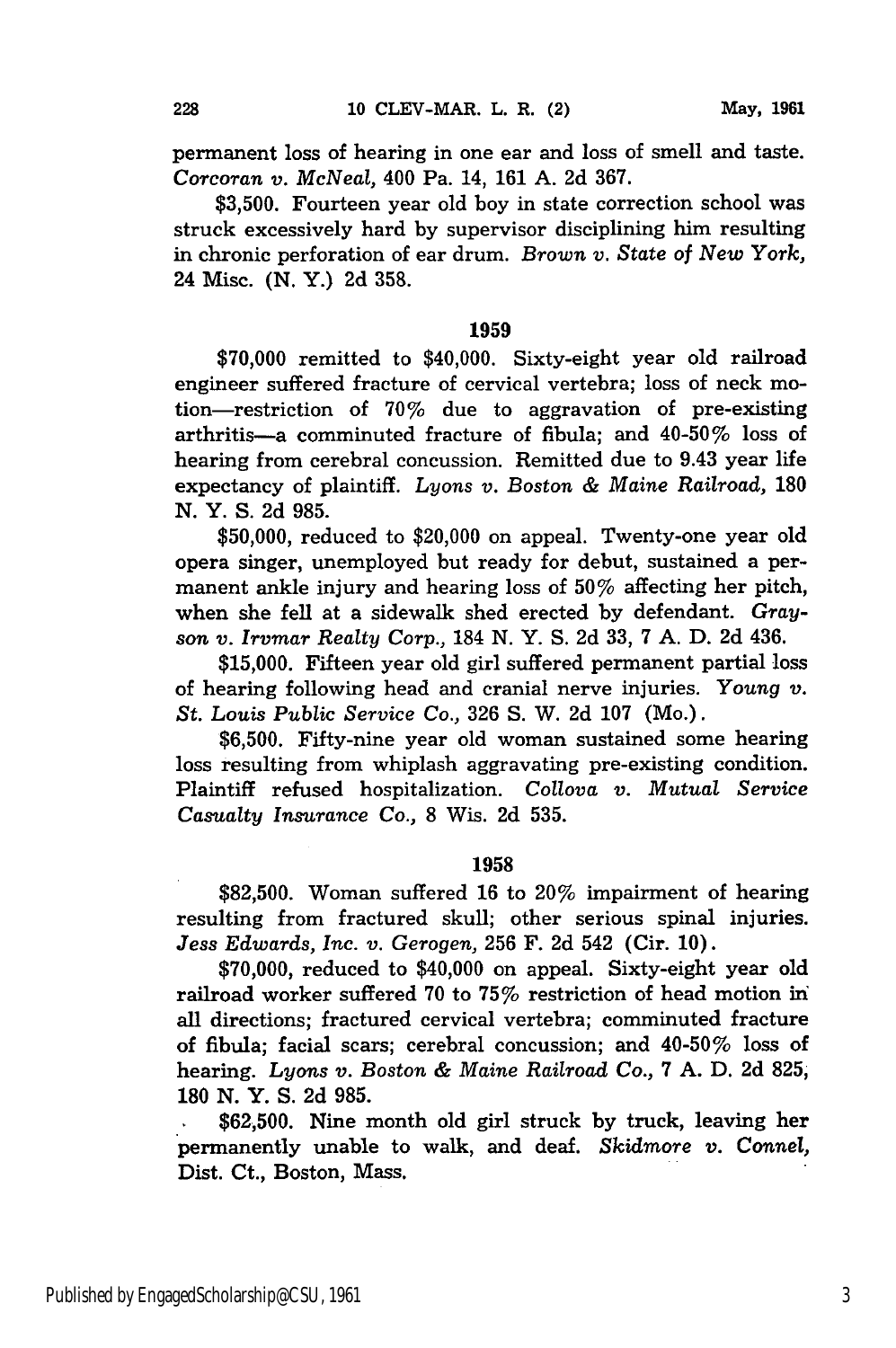**\$56,000.** Forty-eight year old suffered total deafness and torment for life **by** tinnitus. *Marchese v. Monaco,* **52 N. J.** Super. 474, 145 **A. 2d 809.**

**\$50,000.** Nine year old Chinese boy suffered serious injuries including loss of sight of left eye, fractured skull, and slight loss of hearing in one ear when he was struck **by** a car in a crosswalk. *Mar v. Frates,* Super. Ct., San Francisco County, Calif.

**\$20,300.** Twenty-seven year old motorcycle policeman injured in collision with police cruiser. Plaintiff sustained brain injuries and partial loss of hearing resulting in permanent disability causing retirement. *Melton v. Soaper,* Circ. Ct., Arlington, Va.

**\$15,000,** reduced to **\$6,000.** Plaintiff was typewriter serviceman claiming back and head pains, pain in shoulders and center of neck, and soreness of muscles of neck and back of ears, and loss of hearing. *Cermak v. Hertz* Corp., **53 N. J.** Super. 455, 145 **A. 2d 800.**

## **1957**

**\$129,000.** Fifty-one year old woman injured in auto crash to avoid collision with truck. Injuries included fractured ribs; punctured lung; ruptured diaphragm; 50% impairment of hearing; and traumatic neurosis. Special damages of \$4,000. *Keller v. Keller & Glover,* Super. Ct., Creek County, Okla.

\$45,000. Fifty-six year old longshoreman disabled **3** years and permanently disabled from doing former work. Vertigo and deafness from damages to 8th cranial nerve. *Vastano v. Partownership Brovigtank,* **158** F. Supp. **477 (D. C., N.** Y.).

**\$42,036.57.** Seven year old girl suffered fractured left leg resulting in 3/4 inch shortening; fractured skull resulting in major loss of hearing; and a possibility of epilepsy. *Hendrickson v. Gonsalves,* Super. Ct., Alameda County, Calif.

### **1956**

\$24,500. College professor suffered some permanent loss of hearing from ruptured eardrum as a result of alleged pressure difference in airplane. Permanent tinnitus. *Marchant v. American Airlines, Inc.,* 146 F. Supp. **612,** 249 F. 2d **612** (Cir. **1).**

\$16,649.02. Permanent partial loss of hearing in both ears resulting from asphyxiation from live sewage and pneumonia.

 $\mathcal{I}$